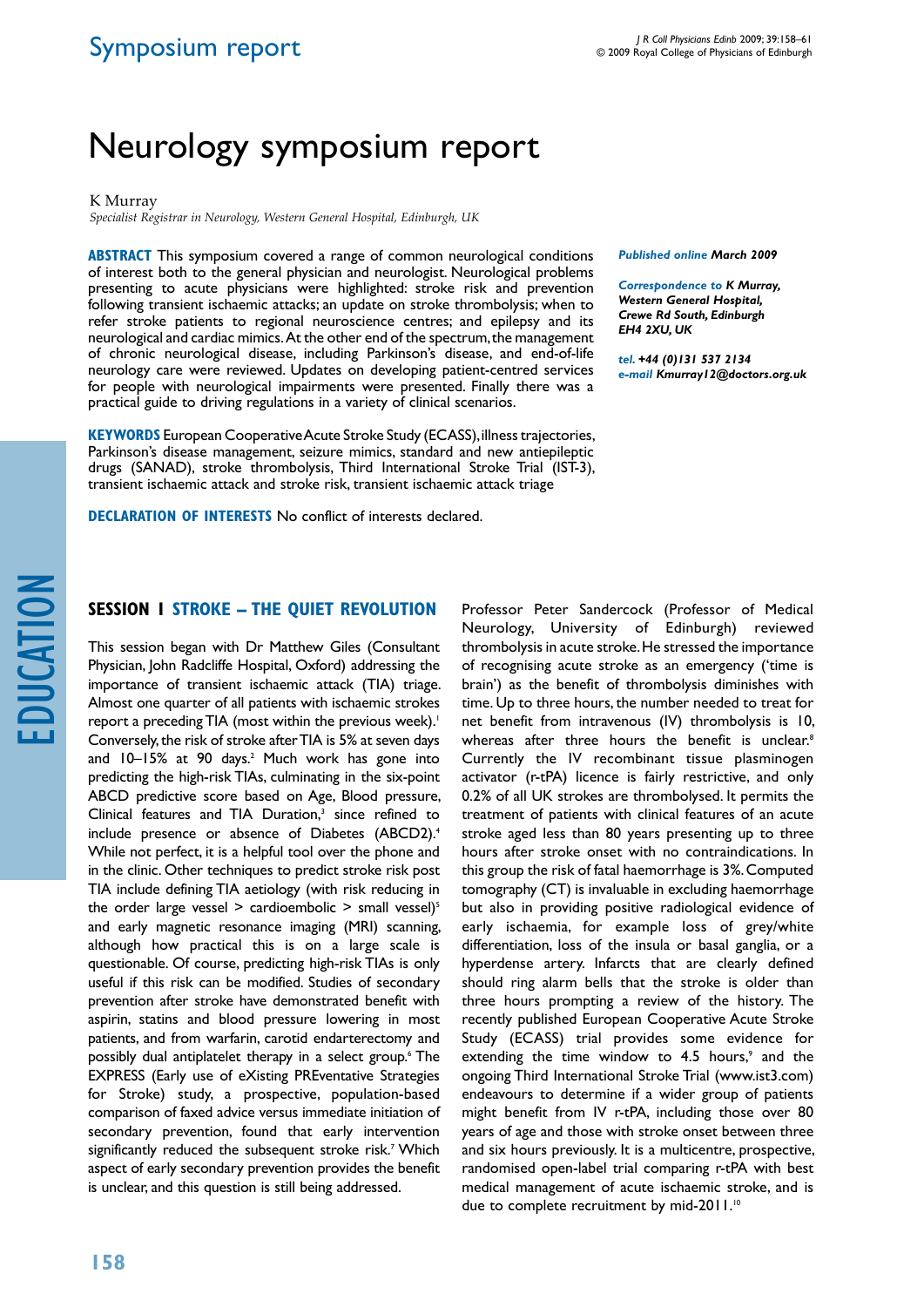Dr Keith Muir (Senior Lecturer in Neurology, University of Glasgow) discussed when stroke should be referred to an expert. Any stroke may present a diagnostic or management challenge and in the GP/paramedic/A&E setting the diagnostic accuracy for stroke is only approximately 80%, and lower still with TIAs.<sup>11</sup> There is clear evidence that patients benefit from care in designated stroke units with interested staff, but selected patients may benefit further from referral to a regional neuroscience centre.12 These centres provide specific opportunities for diagnosis in acute and/or unusual stroke situations, for example, venous sinus thrombosis, cerebral vasculitis, carotid/vertebral artery dissection and stroke in the context of other disease, such as systemic lupus erythematosus (SLE), cerebral autosomal dominant arteriopathy with subcortical infarcts and leucoencephalopathy (CADASIL) and congenital cardiac defects.

Neuroscience centres also offer different stroke treatments because of the availability of neurosurgeons, interventional neuroradiologists and vascular neurologists. For instance, combined results from the HAMLET (Hemicraniectomy After MCA Infarction with Lifethreatening Edema Trial), DESTINY (DEcompressive Surgery for the Treatment of Malignant INfarction of the middle cerebral arterY) and DECIMAL (DEcompressive Craniectomy In MALignant middle cerebral artery infarcts) trials favour decompressive hemicraniectomy over conservative management of acute ischaemic stroke complicated by cerebral oedema.<sup>13</sup> Interventional radiologists have a role in promoting early vascular recanalisation (e.g. with intra-arterial thrombolysis, clot retrieval/embolectomy and mechanical clot disruption plus stenting), which is important in ischaemic stroke outcome, correlating with a lower National Institute of Health Stroke (NIHS) scale and lower rates of death and disability.14 Vascular neurologists also have a treatment role, for example in aggressive immunosuppression of stroke associated with central nervous system (CNS) vasculitis. Dr Muir concluded that all stroke patients require expert diagnosticians, radiologists, nurses and therapists irrespective of where they are seen, but a selected group also benefits from the expertise available at regional centres.

# **Session 2 THe management of chronic conditions**

Dr Monty Silverdale (Consultant Neurologist, Hope Hospital, Manchester) opened the second session with a discussion of the management of Parkinsonian syndromes. He reviewed the cardinal features of Parkinson's disease (PD), namely asymmetrical onset of tremor, rigidity, bradykinesia and the typical gait disturbance with early loss of arm swing. Initial treatment usually consists of either levodopa or a dopamine agonist, with the former being the most effective and best tolerated drug but with the long-term risk of motor complications. Dopamine

agonists are less potent and have more side effects (nausea, dizziness, confusion), particularly in the elderly, but have the advantage of a lower risk of long-term motor problems.15 Common practice is to reserve dopamine agonists for younger PD patients and otherwise use levodopa first, but young patients should not be denied levodopa early on if their functional limitations warrant it. Other drugs such as catechol-O-methyltransferase (COMT) inhibitors and monoamine oxidase type B inhibitors can increase 'on' time by a small amount but tend not to be used in early PD. Anticholinergics are now rarely used due to their cognitive side effects.

Treatment of advanced PD poses a major challenge. Motor complications such as dyskinesias and on-off fluctuations can be managed by smoothing the dopaminergic stimulation, for example by rationalising levodopa dosing, increasing the dose of the dopamine agonist as it has a longer half life or introducing duodopa via percutaneous endoscopic gastrostomy (PEG) or subcutaneous apomorphine. Axial symptoms, including postural instability and speech/swallow disturbances, are possibly due to neurodegeneration in areas not influenced by dopamine and therefore tend not to respond to dopaminergic therapy. Frequently, management is limited to physiotherapy, occupational therapy and speech and language therapy. The management of PD dementia and psychiatric complications is often a balance between continuing to treat motor symptoms with dopaminergic drugs while cutting back these same drugs to minimise cognitive problems. Levodopa is generally the 'least bad' of the dopaminergic drugs in this respect. Other options are atypical antipsychotics (quetiapine, olanzepine) or cholinesterase inhibitors such as rivastigmine. Often it is the non-motor problems that are the most disabling and the hardest to treat in advanced PD.

Prof. Scott Murray (St Columba's Hospice Professor of Primary Palliative Care, University of Edinburgh) and Dr Deirdra Sives (Medical Research Fellow, Strathcarron Hospice, Stirlingshire) discussed decision-making at the end of life. They identified three different illness trajectories: 'prolonged dwindling' as seen in dementia and the frail elderly, 'long-term limitations with intermittent severe episodes' as in organ failure, and 'relatively good function followed by a short period of decline' as is often seen in cancer.<sup>16</sup> Each model is associated with different palliative care needs so identification of the trajectory can be useful for end-of-life planning purposes. Prof. Murray and Dr Sives also discussed where terminally ill neurology patients might fit into this framework. Advanced care planning aims to facilitate discussion between health professionals, patients and carers about end-of-life wishes, and this was addressed in the context of the Gold Standard Framework for Scotland, a GP-based programme to improve cancer and palliative care needs in the community.<sup>17</sup>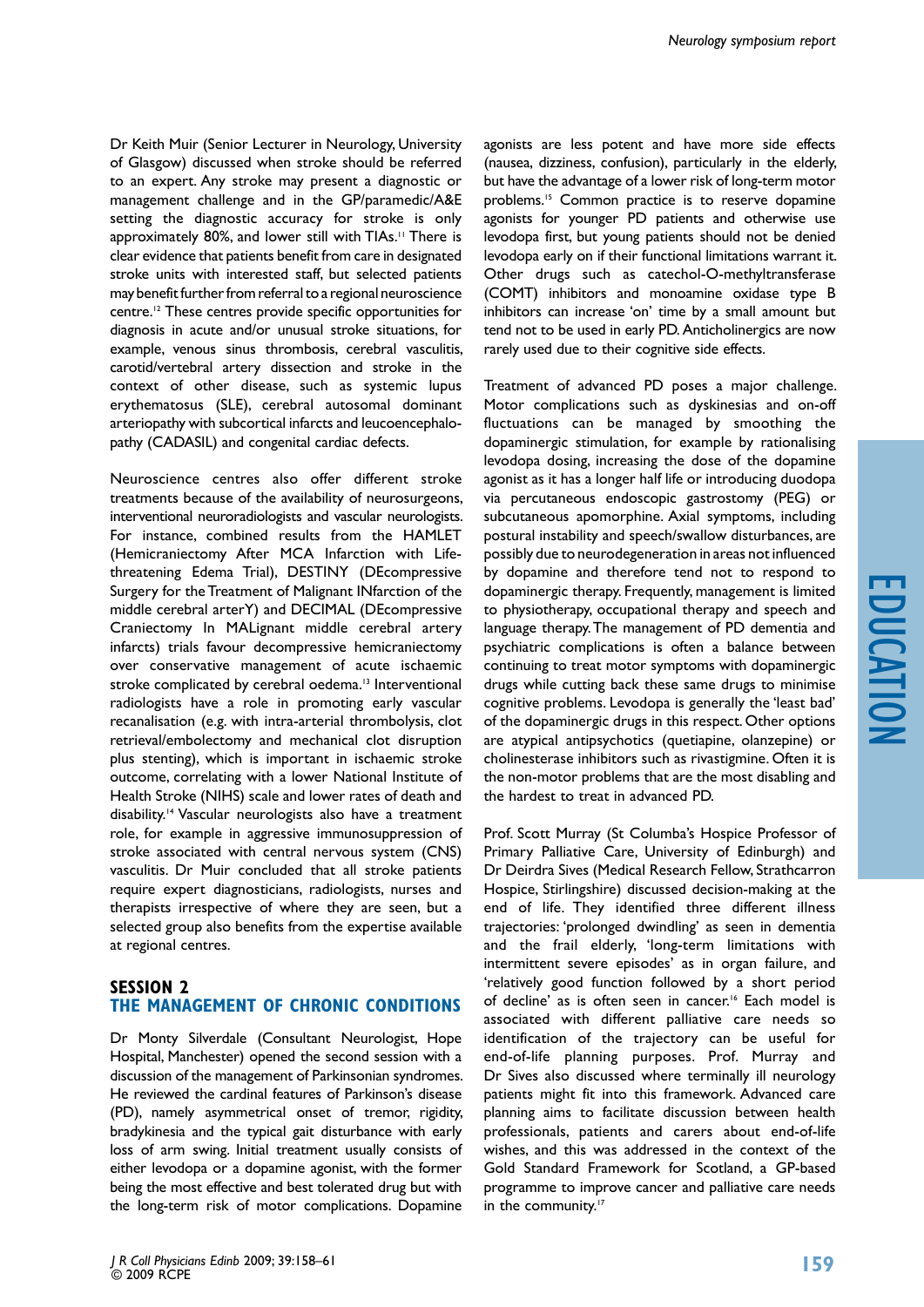### **Sessions 3 and 4 Developing patient-centred services in neurology and an update on seizures**

The Sydney Watson Smith endowed lecture was given by Dr Aileen Keel, Deputy Chief Medical Officer for the Scottish Government, and was an interesting overview of patient-centred services for people with neurological impairments. Recent practical developments, such as establishment of the Long Term Conditions Alliance Scotland (LTCAS) and its patient-orientated selfmanagement strategy, were highlighted. Future plans were discussed, including the expansion of Managed Clinical Networks, addressing the variation in neurological services across Scotland and expanding the role of neurology nurse specialists and the development of NHS Quality Improvement Scotland (QIS) Standards that aim to improve patient care for all neurology patients but highlight specific neurological diseases (headache, epilepsy, motor neurone disease, multiple sclerosis and Parkinson's disease).

The next three speakers focused on seizures and their mimics. Dr Margaret Jackson (Consultant Neurologist, Newcastle General Hospital) discussed neurological conditions that mimic seizures, reminding us that 25% of patients labelled with medically refractive epilepsy do not have epilepsy at all. She illustrated her talk with videos reinforcing how useful it is to actually see an attack, but often this is impossible and, as ever in neurology, the history is key. The differential diagnosis of generalised shaking episodes includes the common seizure mimics, syncope and psychogenic non-epileptic attacks, whereas focal jerking can be due to rarer conditions like dystonic tremor, limb-jerking TIAs and hemifacial spasm. Drop attacks can be mistaken for atonic seizures, but the differential includes cataplexy, syncope again, myopathies and idiopathic drop attacks. Abnormal movements in sleep raise the possibility of rapid eye movement and nonrapid eye movement parasomnias as well as frontal lobe seizures. In summary, the diagnosis of epilepsy is primarily clinical, can be difficult and, if unsure, it is better to watch and wait rather than hastily label something as epilepsy and then try and retract the diagnosis at a later date.

Dr Derek Connelly (Consultant Cardiologist, Glasgow Royal Infirmary) reviewed cardiac conditions that may mimic epilepsy, introducing a scoring system based on features of the history to aid differentiation between syncope and seizure.<sup>18</sup> He stressed the importance of distinguishing between simple, reflex syncope and cardiac syncope (due to structural heart disease or arrhythmias) as the latter has a worse prognosis, including risk of sudden death. Causes of cardiac syncope include aortic stenosis, hypertrophic cardiomyopathy, Brugada syndrome, long QT syndrome, arrythmogenic right ventricular dysplasia and left ventricular dysfunction. Most can be identified with a careful history

including family history and an eyewitness account, examination and appropriate investigations, and many are amenable to treatment (drugs, ablation, pacing, surgery). An electrocardiogram (ECG) is mandatory but will often miss the diagnosis so one should consider 24-hour ambulatory ECG (assuming episodes are near daily), patient-activated event recorders, wearable or implantable loop recorders, induced events (by exercise or tilt table) and echocardiography for structural disease.

Lastly, Dr Susan Duncan (Consultant Epileptologist, Edinburgh) reviewed epilepsy management. A helpful approach is to classify the epilepsy type broadly into generalised versus localisation-related (partial/focal) epilepsy and let this guide antiepileptic drug (AED) choice. Standard And New Antiepileptic Drugs (SANAD) was a UK-based, randomised, unblinded pragmatic trial comparing various AEDs, published in 2007. Arm A compared carbamazepine, lamotrigine, gabapentin, topiramate and oxcarbazepine in partial epilepsy. It found lamotrigine was better than the standard first-line treatment carbamazepine with respect to time to treatment failure, and was not significantly different regarding time to 12-month remission, and therefore concluded lamotrigine was a reasonable alternative to carbamazepine for first-line treatment of partial epilepsy.19 Arm B compared valproate, lamotrigine and topiramate in generalised or unclassifiable epilepsy. It concluded that valproate was more efficacious than lamotrigine and better tolerated than topiramate so should remain the AED of first choice in these patients, with the caveat that the known teratogenic effects of valproate might influence this decision in women of child-bearing age.<sup>20</sup> Despite being generally well received, SANAD has its critics and one unavoidable shortcoming was its failure to include the newer AEDs (levetiracetam, pregabilin, zonisamide and lacosamide), which also need to be considered when selecting an AED.

Surprisingly, despite an exponential growth in the number of AEDs, the prognosis for seizure control does not seem to have improved dramatically since the 1940s. When encountering apparently drug resistant epilepsy, the first step is to confirm the diagnosis of epilepsy (often with video electroencephalography [EEG]) and then potentially consider other treatment options such as neurosurgery and neurostimulation. Surgery can be appropriate for epilepsy secondary to tumours, cavernous haemangiomas, cortical dysplasia, dysembryoplastic neuroepithelial tumours (DNETs) and hippocampal sclerosis. The key is careful patient selection, including psychological assessment and demonstration of congruence between seizure semiology, magnetic resonance imaging (MRI) appearances and EEG. Neurostimulation includes vagal nerve stimulation and the newer NeuroPace systems, incorporating a sensor that detects seizure onset and a stimulator that aims to abort the